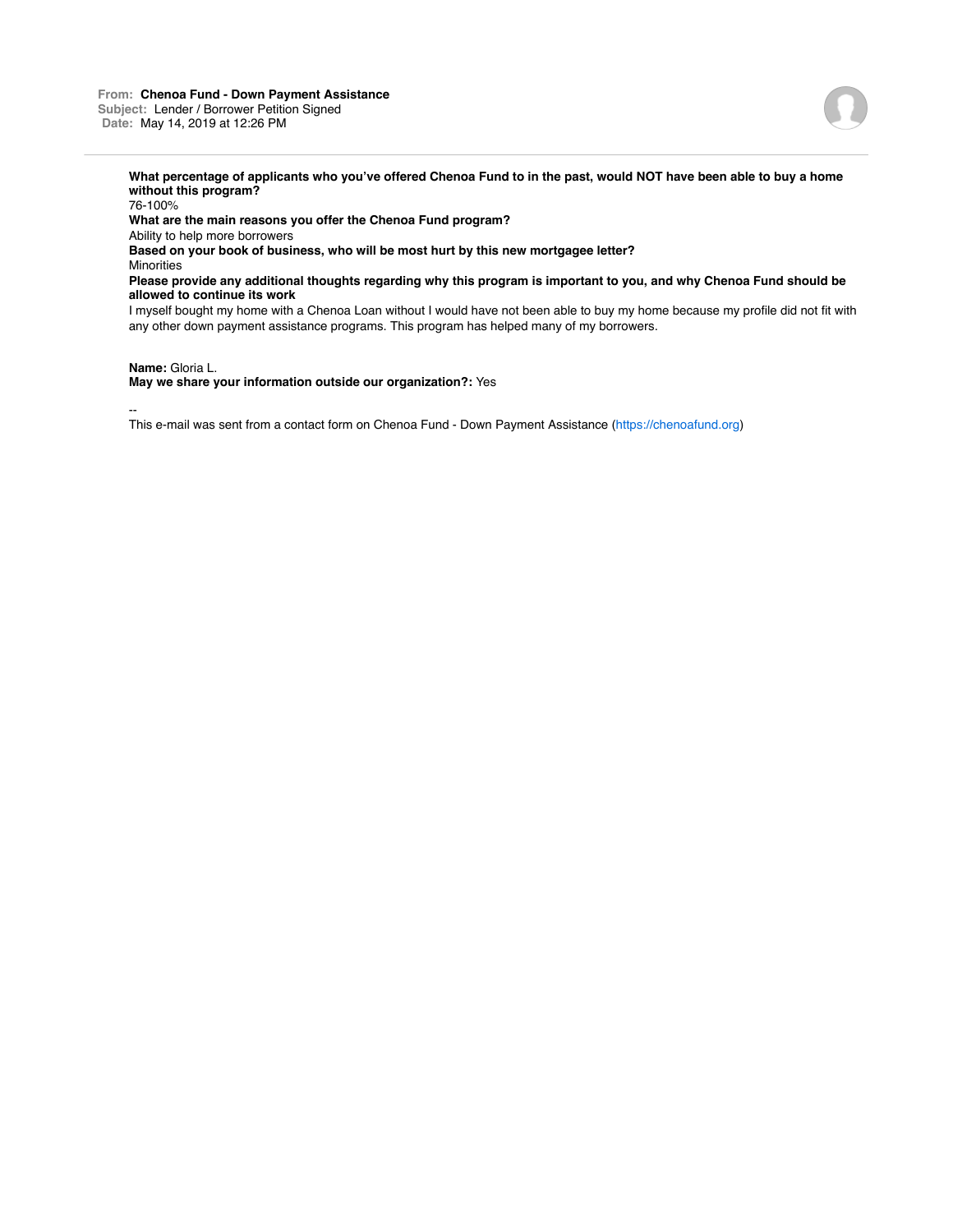## **From: Chenoa Fund - Down Payment Assistance Subject:** Lender / Borrower Petition Signed **Date:** May 14, 2019 at 10:33 AM



**What percentage of applicants who you've offered Chenoa Fund to in the past, would NOT have been able to buy a home without this program?**

51-75% **What are the main reasons you offer the Chenoa Fund program?** Ability to help more borrowers **Based on your book of business, who will be most hurt by this new mortgagee letter?** All Races Equally **Please provide any additional thoughts regarding why this program is important to you, and why Chenoa Fund should be allowed to continue its work**

**Name:** paul s.

**May we share your information outside our organization?:** Yes

--

This e-mail was sent from a contact form on Chenoa Fund - Down Payment Assistance (https://chenoafund.org)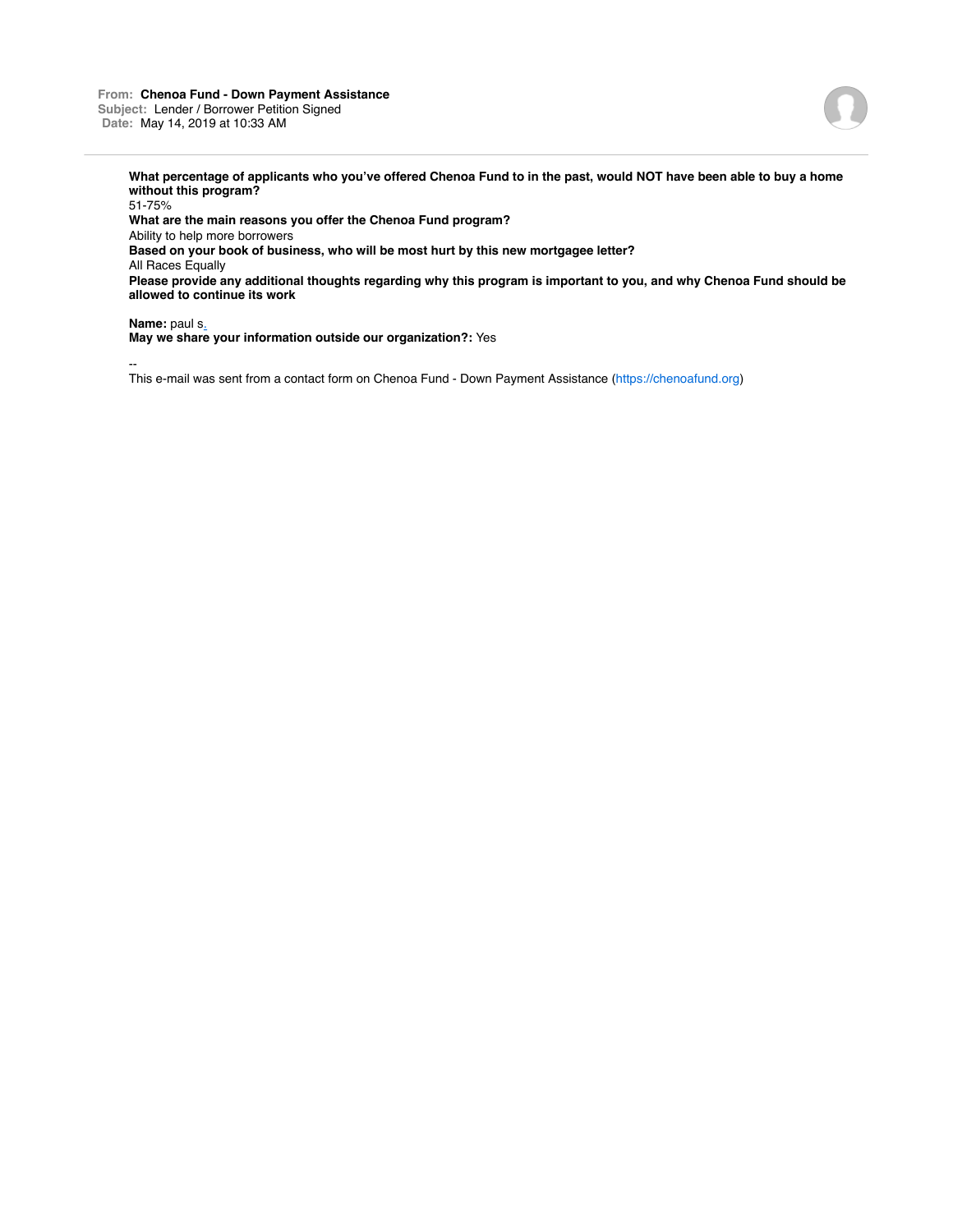

**What percentage of applicants who you've offered Chenoa Fund to in the past, would NOT have been able to buy a home without this program?**

76-100%

**What are the main reasons you offer the Chenoa Fund program?**

Ease of use, Better price, Ability to help more borrowers, Unique program features

**Based on your book of business, who will be most hurt by this new mortgagee letter?**

All Races Equally

**Please provide any additional thoughts regarding why this program is important to you, and why Chenoa Fund should be allowed to continue its work**

This program has helped numerous clients get into a home that were struggling in the past. They prefer this program over all the others we offer. Taking this program away will hurt our industry, and most of all our buyers. Many are already prequalified and searching for a home, with removing this they will no longer qualify for the home of their dreams.

**Name:** Jon R

**May we share your information outside our organization?:** Yes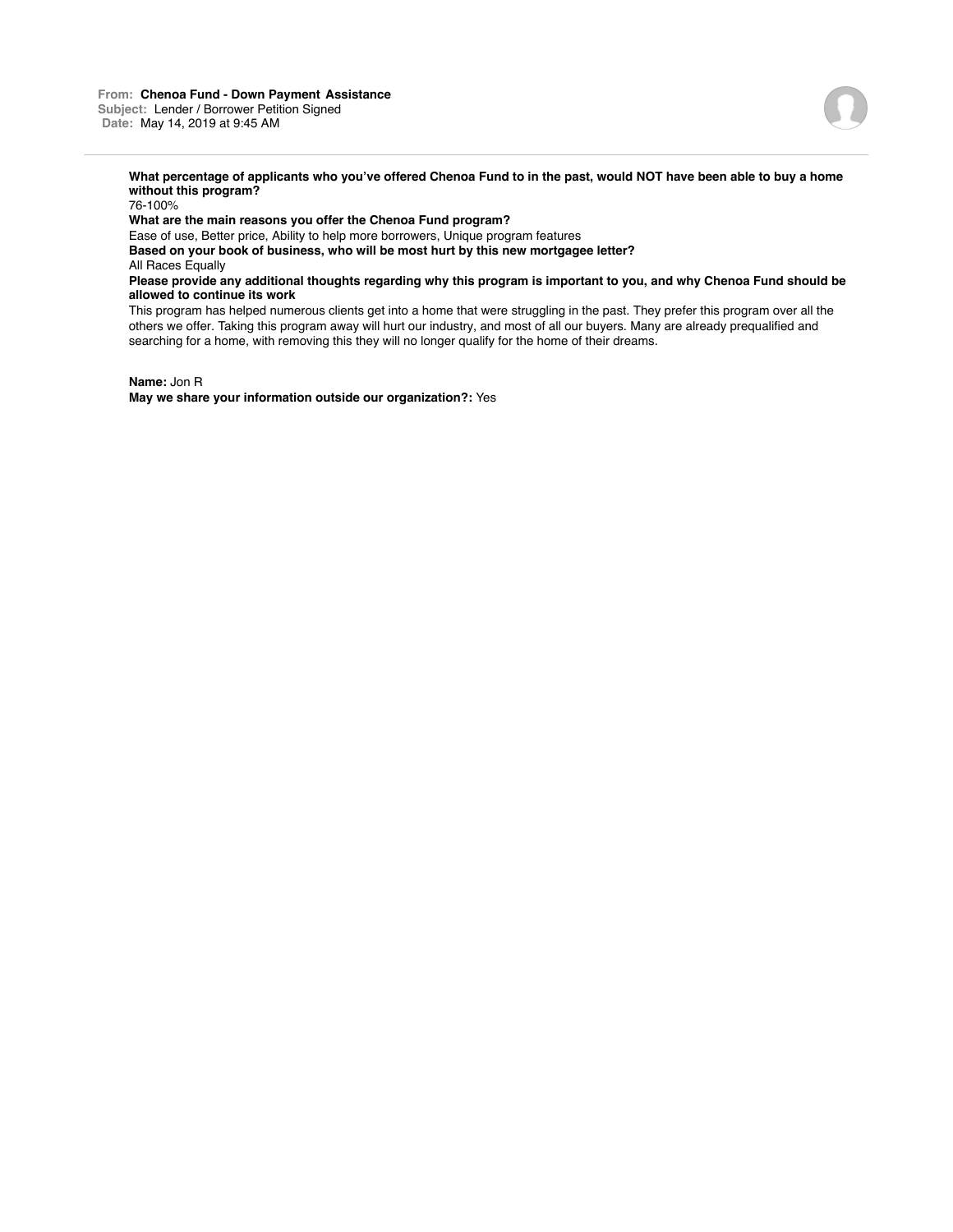

**What percentage of applicants who you've offered Chenoa Fund to in the past, would NOT have been able to buy a home without this program?**

76-100%

**What are the main reasons you offer the Chenoa Fund program?**

Ease of use, Better price, Ability to help more borrowers

**Based on your book of business, who will be most hurt by this new mortgagee letter?**

All Races Equally

**Please provide any additional thoughts regarding why this program is important to you, and why Chenoa Fund should be allowed to continue its work**

**Name:** Abby **May we share your information outside our organization?:** Yes